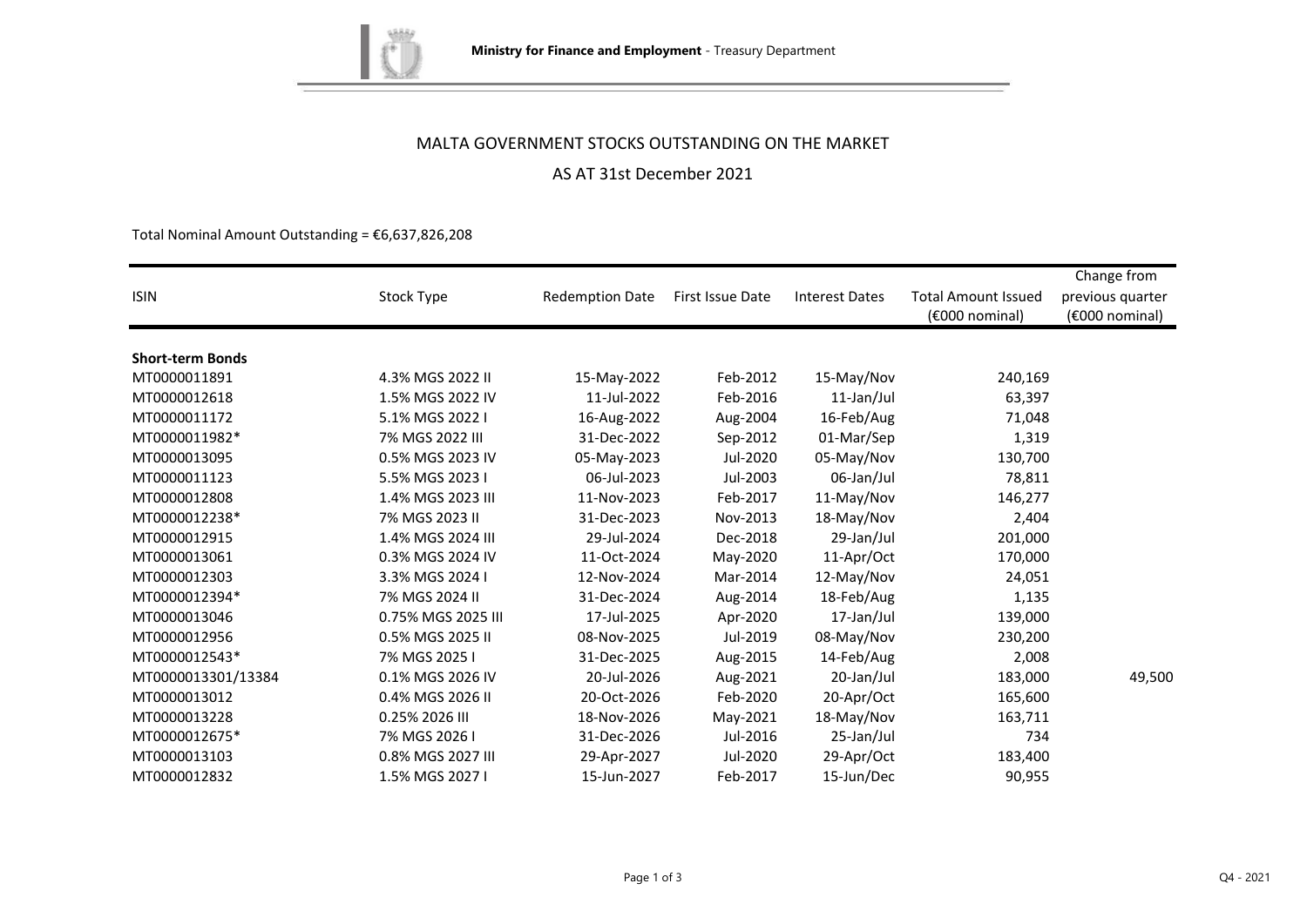

# MALTA GOVERNMENT STOCKS OUTSTANDING ON THE MARKET

# AS AT 31st December 2021

| <b>ISIN</b>              | Stock Type         | <b>Redemption Date</b> | First Issue Date | <b>Interest Dates</b> | <b>Total Amount Issued</b><br>(€000 nominal) | Change from<br>previous quarter<br>(€000 nominal) |
|--------------------------|--------------------|------------------------|------------------|-----------------------|----------------------------------------------|---------------------------------------------------|
|                          |                    |                        |                  |                       |                                              |                                                   |
| Short-term Bonds (cont.) |                    |                        |                  |                       |                                              |                                                   |
| MT0000013186             | 0.4% MGS 2027 IV   | 19-Nov-2027            | Feb-2021         | 19-May/Nov            | 226,300                                      |                                                   |
| MT0000012873*            | 7% MGS 2027 II     | 31-Dec-2027            | Jul-2017         | 25-Jan/Jul            | 1,097                                        |                                                   |
| MT0000012055             | 4.8% MGS 2028 I    | 11-Sep-2028            | Nov-2012         | 11-Mar/Sep            | 107,030                                      |                                                   |
| MT0000012139             | 4.5% MGS 2028 II   | 25-Oct-2028            | Mar-2013         | 25-Apr/Oct            | 286,652                                      |                                                   |
| <b>Medium-term Bonds</b> |                    |                        |                  |                       |                                              |                                                   |
| MT0000012907*            | 7% MGS 2028 III    | 31-Dec-2028            | Jul-2018         | 13-Jan/Jul            | 261                                          |                                                   |
| MT0000012923             | 1.85% MGS 2029 III | 30-May-2029            | Dec-2018         | 30-May/Nov            | 286,500                                      |                                                   |
| MT0000012535             | 2.3% MGS 2029 II   | 24-Jul-2029            | Jun-2015         | 24-Jan/Jul            | 143,518                                      |                                                   |
| MT0000011958             | 5.1% MGS 2029 I    | 01-Oct-2029            | Jun-2012         | 01-Apr/Oct            | 79,145                                       |                                                   |
| MT0000012998*            | 7% MGS 2029 IV     | 31-Dec-2029            | Oct-2019         | 14-Apr/Oct            | 2,522                                        |                                                   |
| MT0000011651             | 5.25% MGS 2030 I   | 23-Jun-2030            | May-2010         | 23-Jun/Dec            | 440,166                                      |                                                   |
| MT0000013020             | 1% MGS 2031 II     | 23-Apr-2031            | Feb-2020         | 23-Apr/Oct            | 255,000                                      |                                                   |
| MT0000013376             | 0.90% MGS 2031 (V) | 11-Jul-2031            | Nov-2021         | 11-Jan/Jul            | 169,900                                      | 169,900                                           |
| MT0000011883             | 5.2% MGS 2031 I    | 16-Sep-2031            | Nov-2011         | 16-Mar/Sep            | 201,344                                      |                                                   |
| MT0000013210*            | 7% MGS 2031 III    | 31-Dec-2031            | Mar-2021         | 25-Mar/Sep            | 212                                          |                                                   |
| MT0000013335*            | 7% MGS 2031 IV     | 31-Dec-2031            | Jul-2021         | 28-Jan/Jul            | 1,736                                        |                                                   |
| MT0000012220             | 4.65% MGS 2032 I   | 22-Jul-2032            | Nov-2013         | 22-Jan/Jul            | 140,454                                      |                                                   |
| MT0000012337             | 4.45% MGS 2032 II  | 03-Sep-2032            | Mar-2014         | 03-Mar/Sep            | 153,112                                      |                                                   |
| MT0000012386             | 4.3% MGS 2033 I    | 01-Aug-2033            | Jun-2014         | 01-Feb/Aug            | 150,700                                      |                                                   |
| MT0000012451             | 4.1% MGS 2034 I    | 18-Oct-2034            | Aug-2014         | 18-Apr/Oct            | 200,076                                      |                                                   |
| MT0000013194/13350       | 1% MGS 2035 II     | 23-Aug-2035            | Feb-2021         | 23-Feb/Aug            | 144,200                                      |                                                   |
| MT0000012865             | 2.2% MGS 2035 I    | 24-Nov-2035            | Feb-2017         | 24-May/Nov            | 20,539                                       |                                                   |
| MT0000012642             | 2.5% MGS 2036 I    | 17-Nov-2036            | Feb-2016         | 17-May/Nov            | 221,733                                      |                                                   |